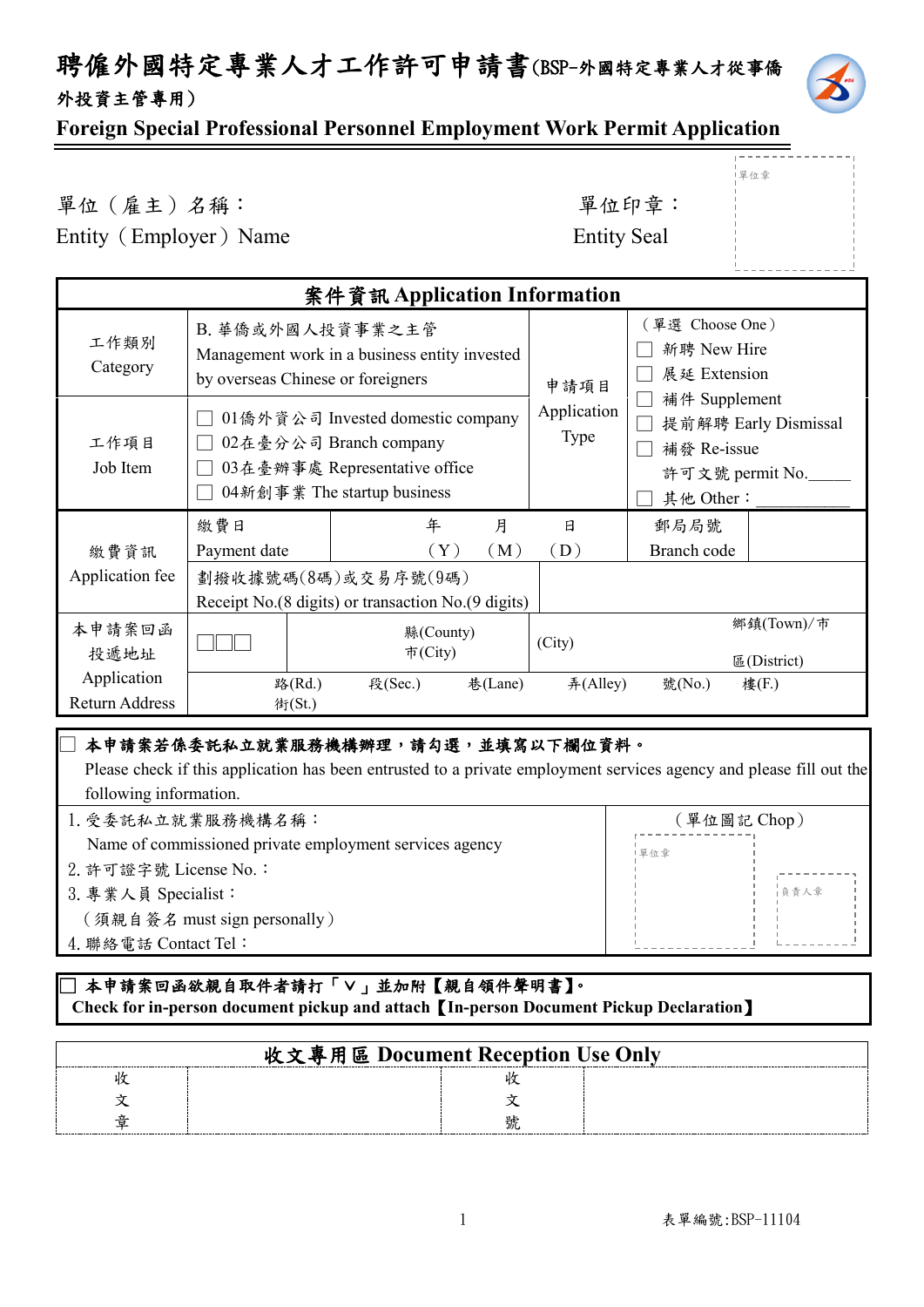## 聘僱外國特定專業人才工作許可申請書(BSP-外國特定專業人才從事僑 外投資主管專用)



**Foreign Special Professional Personnel Employment Work Permit Application**

| 雇主資訊 Employer Information                                                                                             |      |                                                                                                               |                                    |     |      |
|-----------------------------------------------------------------------------------------------------------------------|------|---------------------------------------------------------------------------------------------------------------|------------------------------------|-----|------|
| 單位名稱                                                                                                                  |      |                                                                                                               |                                    |     |      |
| <b>Entity Name</b>                                                                                                    |      |                                                                                                               |                                    |     |      |
| 單位統一編號                                                                                                                |      |                                                                                                               |                                    |     |      |
| Entity Tax ID No.                                                                                                     |      |                                                                                                               | 單位章及負責人章 Seals of Entity and Owner |     |      |
| 負責人                                                                                                                   |      |                                                                                                               | 單位章                                |     |      |
| Owner                                                                                                                 |      |                                                                                                               |                                    |     |      |
| 行業類別代碼                                                                                                                |      |                                                                                                               |                                    |     | 負責人章 |
| <b>Industry Category Code</b>                                                                                         |      |                                                                                                               |                                    |     |      |
|                                                                                                                       |      | 雇主資格 Employer Qualification                                                                                   |                                    |     |      |
|                                                                                                                       |      | 本國公司、外國公司在臺分公司或大陸地區公司在臺分公司。                                                                                   |                                    |     |      |
|                                                                                                                       |      | Domestic company, foreign branch company established in the Republic of China or Mainland China branch        |                                    |     |      |
| company established in the Republic of China.                                                                         |      |                                                                                                               |                                    |     |      |
|                                                                                                                       |      | 外國公司代表人辦事處或大陸地區公司在臺辦事處。                                                                                       |                                    |     |      |
|                                                                                                                       |      | Representative office of a foreign company or a Mainland China company, approved by the authority concerned   |                                    |     |      |
| at the central government level.                                                                                      |      |                                                                                                               |                                    |     |      |
|                                                                                                                       |      | 「具創新能力之新創事業認定原則」之事業單位。                                                                                        |                                    |     |      |
|                                                                                                                       |      | The startup businesses recognized as capable of innovation.                                                   |                                    |     |      |
|                                                                                                                       |      | 對國內經濟發展有實質貢獻,或因情況特殊,請勞動部會商中央目的事業主管機關專案認定。                                                                     |                                    |     |      |
|                                                                                                                       |      | Has made substantial contribution to the domestic economic development, or special circumstance and should be |                                    |     |      |
|                                                                                                                       |      | treated as a special case (MOL will consult with the authority concerned at the central government level).    |                                    |     |      |
|                                                                                                                       | 姓名   |                                                                                                               | 電話                                 | 傳真  |      |
|                                                                                                                       | Name |                                                                                                               | Tel                                | Fax |      |
| 連絡人                                                                                                                   | 姓名   |                                                                                                               | 電話                                 | 傳真  |      |
| Contact                                                                                                               | Name |                                                                                                               | Tel                                | Fax |      |
|                                                                                                                       |      |                                                                                                               |                                    |     |      |
| Email:                                                                                                                |      |                                                                                                               |                                    |     |      |
| 本案聘僱之具體理由並說明聘僱外國人之正面效益(展延案免填):                                                                                        |      |                                                                                                               |                                    |     |      |
| Specific reasons for this hiring case and explanation of the positive benefits of hiring foreigner (not necessary for |      |                                                                                                               |                                    |     |      |
| hiring extension):                                                                                                    |      |                                                                                                               |                                    |     |      |
|                                                                                                                       |      |                                                                                                               |                                    |     |      |
|                                                                                                                       |      |                                                                                                               |                                    |     |      |
|                                                                                                                       |      |                                                                                                               |                                    |     |      |
|                                                                                                                       |      |                                                                                                               |                                    |     |      |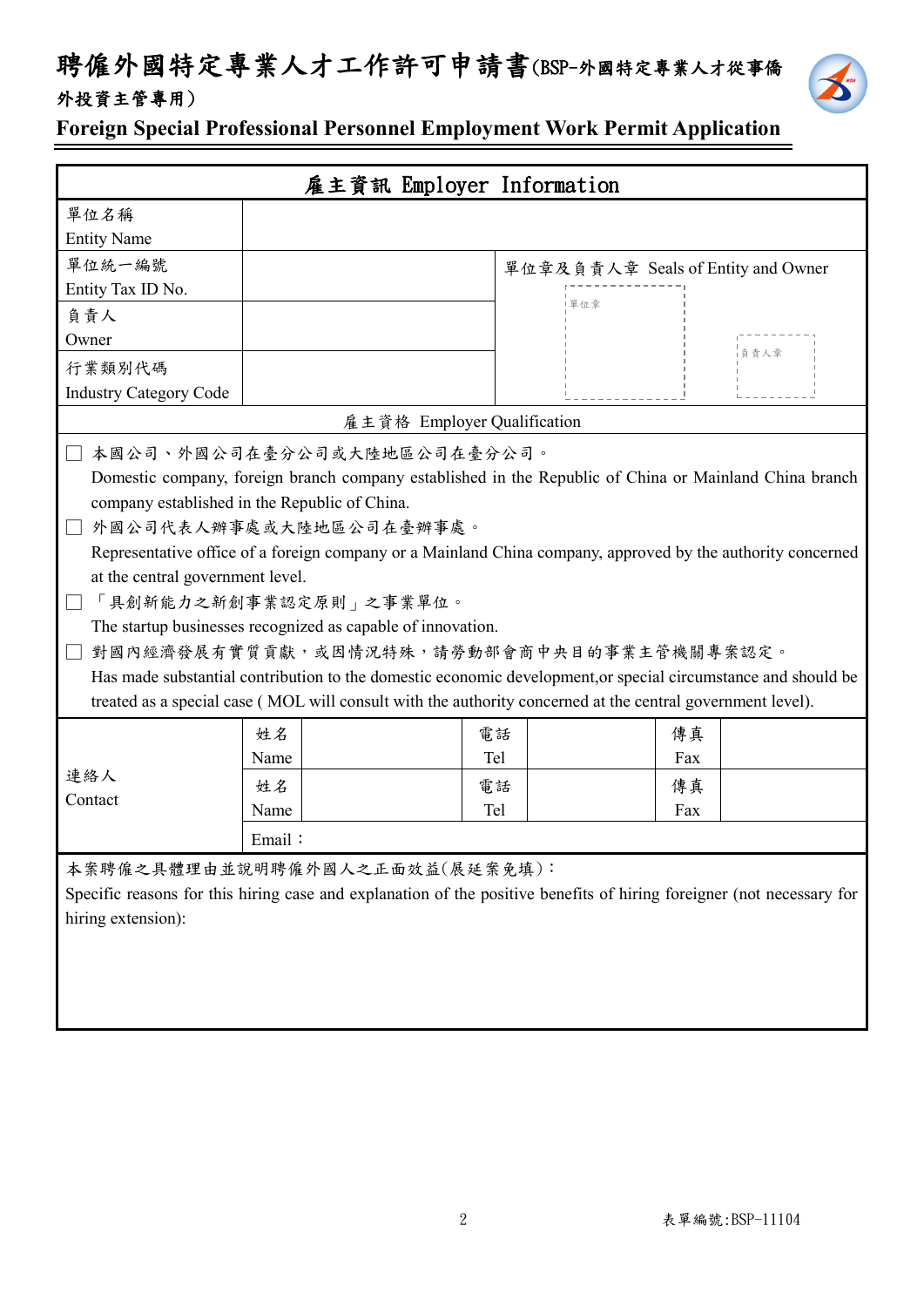# 受聘僱外國人名冊 (BSP-外國特定專業人才從事僑外投資主管專用)

## **Employed Foreign Worker Name List**

單位(雇主)名稱: 第四章: 李位印章: 第一 Entity (Employer) Name Entity Seal

# 單位章

| <b>No.1</b>                                                                               |                                                                                      |                                                                                               |                        |                                                                                         |  |  |  |  |
|-------------------------------------------------------------------------------------------|--------------------------------------------------------------------------------------|-----------------------------------------------------------------------------------------------|------------------------|-----------------------------------------------------------------------------------------|--|--|--|--|
| 英文姓名<br><b>English Name</b>                                                               |                                                                                      | Surname                                                                                       | 性別                     | 國籍(或地區)                                                                                 |  |  |  |  |
|                                                                                           |                                                                                      |                                                                                               | Gender                 | Nationality (or region)                                                                 |  |  |  |  |
|                                                                                           |                                                                                      | Given name                                                                                    | 出生日期                   | 西元 (A.D.)                                                                               |  |  |  |  |
|                                                                                           |                                                                                      |                                                                                               | Birthday               | 年 (Y) 月 (M)<br>$\boxplus$ (D)                                                           |  |  |  |  |
|                                                                                           | 中文姓名                                                                                 |                                                                                               | 最高學歷                   | 博士 Ph.D □ 碩士 MA                                                                         |  |  |  |  |
|                                                                                           | Chinese Name                                                                         |                                                                                               | Highest Level of       | □ 學士 BA □ 專科 Vocational                                                                 |  |  |  |  |
|                                                                                           | 護照號碼                                                                                 |                                                                                               | Education              | □ 高中(含)以下 High School or less                                                           |  |  |  |  |
|                                                                                           | Passport No.                                                                         |                                                                                               |                        |                                                                                         |  |  |  |  |
|                                                                                           | 行動電話號碼                                                                               |                                                                                               | 電子郵件信箱                 |                                                                                         |  |  |  |  |
|                                                                                           | Mobile number                                                                        |                                                                                               | E-mail                 |                                                                                         |  |  |  |  |
|                                                                                           | 申請聘僱期間                                                                               | 起 From                                                                                        | 迄To                    |                                                                                         |  |  |  |  |
|                                                                                           | <b>Employment Period</b>                                                             | f(X)                                                                                          | 月 (M)                  | 日 (D) ~ 年 (Y) 月 (M)<br>$\boxplus$ (D)                                                   |  |  |  |  |
|                                                                                           | 職稱                                                                                   |                                                                                               | 職業類別代碼                 | 新臺幣 NT\$<br>每月薪資                                                                        |  |  |  |  |
|                                                                                           | Job Title                                                                            |                                                                                               | Occupation Category    | Monthly                                                                                 |  |  |  |  |
|                                                                                           |                                                                                      |                                                                                               | Code                   | Salary                                                                                  |  |  |  |  |
|                                                                                           | 工作內容                                                                                 |                                                                                               | 工作地址                   |                                                                                         |  |  |  |  |
|                                                                                           | Job Description                                                                      |                                                                                               | <b>Working Address</b> |                                                                                         |  |  |  |  |
|                                                                                           |                                                                                      |                                                                                               |                        | 具備外國特定專業人才資格 Foreign specialist personnel with special expertise                        |  |  |  |  |
|                                                                                           |                                                                                      | 科技領域 (符合科技部公告第 __ 點資格)                                                                        |                        |                                                                                         |  |  |  |  |
|                                                                                           |                                                                                      |                                                                                               |                        | Meet the requirement of Science & Technology expertise announced by Ministry of Science |  |  |  |  |
|                                                                                           |                                                                                      | 經濟領域 (符合經濟部公告第 點資格)                                                                           |                        |                                                                                         |  |  |  |  |
|                                                                                           | Meet the requirement of Economic expertise announced by Ministry of Economic Affairs |                                                                                               |                        |                                                                                         |  |  |  |  |
|                                                                                           |                                                                                      | 教育領域 (符合教育部公告第 點資格)                                                                           |                        |                                                                                         |  |  |  |  |
|                                                                                           | Meet the requirement of Education expertise announced by Ministry of Education       |                                                                                               |                        |                                                                                         |  |  |  |  |
|                                                                                           | 文化、藝術領域(符合文化部公告第 點第 項資格)                                                             |                                                                                               |                        |                                                                                         |  |  |  |  |
|                                                                                           |                                                                                      |                                                                                               |                        | Meet the requirement of Culture & Arts expertise announced by Ministry of Culture       |  |  |  |  |
| 請單選<br>Choose                                                                             | 體育領域 (符合教育部公告第 點第 項資格)                                                               |                                                                                               |                        |                                                                                         |  |  |  |  |
| one                                                                                       | Meet the requirement of Sport expertise announced by Ministry of Education           |                                                                                               |                        |                                                                                         |  |  |  |  |
|                                                                                           | 金融領域 (符合金管會公告第 點資格)                                                                  |                                                                                               |                        |                                                                                         |  |  |  |  |
| Meet the requirement of Financial expertise announced by Financial Supervisory Commission |                                                                                      |                                                                                               |                        |                                                                                         |  |  |  |  |
|                                                                                           |                                                                                      | 法律領域(符合法務部公告為我國律師或外國法事務律師及第__點資格)                                                             |                        |                                                                                         |  |  |  |  |
|                                                                                           |                                                                                      | Meet the requirement of Law expertise announced by Ministry of Justice                        |                        |                                                                                         |  |  |  |  |
|                                                                                           |                                                                                      | 建築設計領域 (符合內政部公告全部資格)                                                                          |                        |                                                                                         |  |  |  |  |
|                                                                                           |                                                                                      | Meet all the requirement of Architecture expertise announced by Ministry of the Interior      |                        |                                                                                         |  |  |  |  |
|                                                                                           |                                                                                      | 國防領域(符合國防部公告第 點資格)                                                                            |                        |                                                                                         |  |  |  |  |
|                                                                                           |                                                                                      | Meet the requirement of National Defense expertise announced by Ministry of National Defense. |                        |                                                                                         |  |  |  |  |
|                                                                                           | 備註 Note                                                                              |                                                                                               |                        |                                                                                         |  |  |  |  |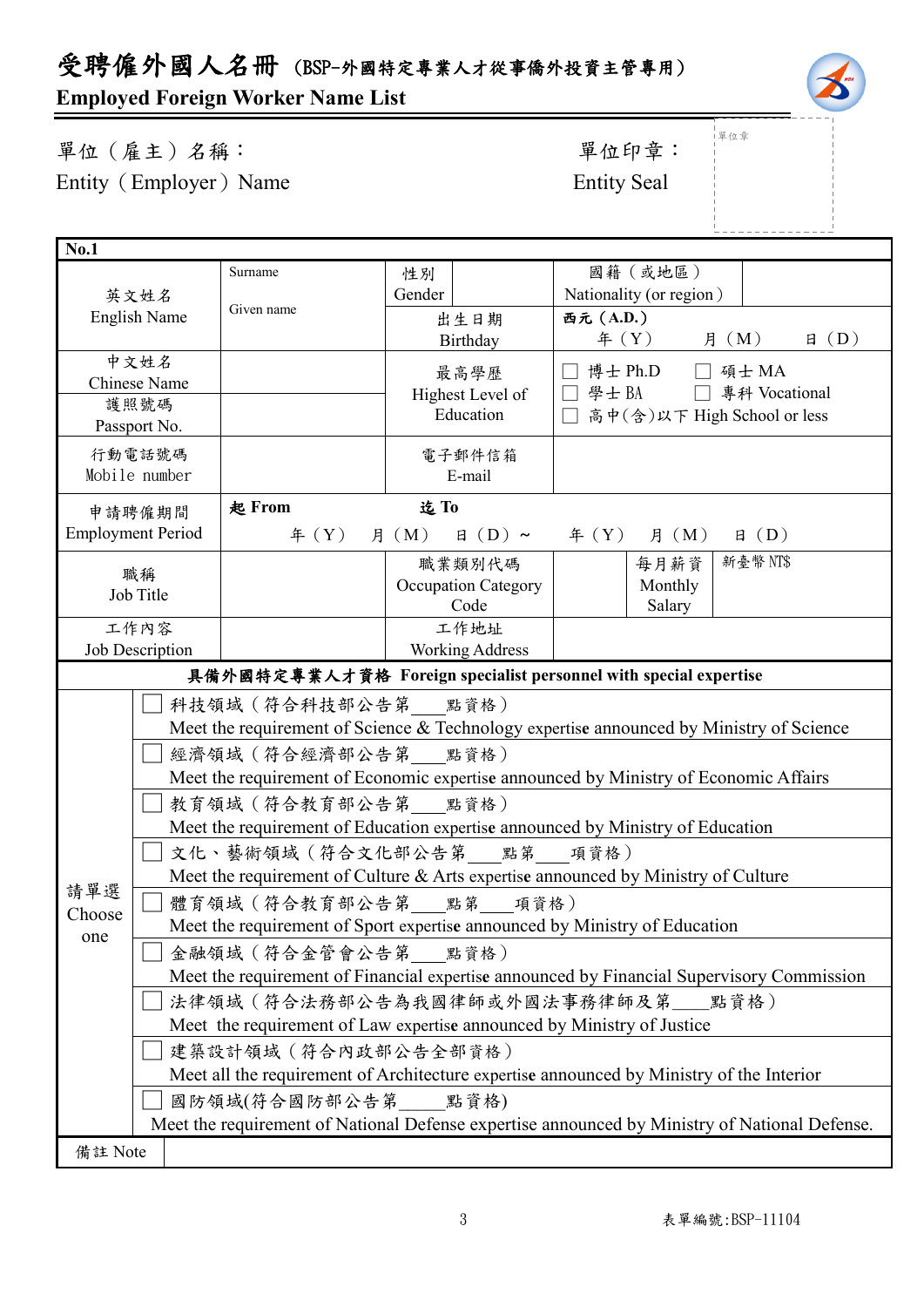# 受聘僱外國人名冊 (BSP-外國特定專業人才從事僑外投資主管專用)

## **Employed Foreign Worker Name List**

| 單位 (雇主)名稱:             | 單位印章               |
|------------------------|--------------------|
| Entity (Employer) Name | <b>Entity Seal</b> |

# 單位印章: 單位章

| No.2                                                                                      |                                                                                   |                                                                                               |                               |                            |                             |                         |  |                |                |
|-------------------------------------------------------------------------------------------|-----------------------------------------------------------------------------------|-----------------------------------------------------------------------------------------------|-------------------------------|----------------------------|-----------------------------|-------------------------|--|----------------|----------------|
| 英文姓名<br><b>English Name</b>                                                               |                                                                                   | Surname                                                                                       | 性別                            |                            |                             | 國籍(或地區)                 |  |                |                |
|                                                                                           |                                                                                   |                                                                                               | Gender                        |                            |                             | Nationality (or region) |  |                |                |
|                                                                                           |                                                                                   | Given name                                                                                    |                               | 出生日期                       | 西元 (A.D.)                   |                         |  |                |                |
|                                                                                           |                                                                                   |                                                                                               | Birthday                      |                            |                             | 年 (Y) 月 (M)             |  |                | $\boxplus$ (D) |
|                                                                                           | 中文姓名                                                                              |                                                                                               |                               | 最高學歷                       |                             | 博士 Ph.D                 |  | □ 碩士 MA        |                |
|                                                                                           | <b>Chinese Name</b>                                                               |                                                                                               |                               |                            |                             | □ 學士 BA □ 專科 Vocational |  |                |                |
|                                                                                           | 護照號碼                                                                              |                                                                                               | Highest Level of<br>Education |                            | 高中(含)以下 High School or less |                         |  |                |                |
|                                                                                           | Passport No.                                                                      |                                                                                               |                               |                            |                             |                         |  |                |                |
|                                                                                           | 行動電話號碼                                                                            |                                                                                               |                               | 電子郵件信箱                     |                             |                         |  |                |                |
|                                                                                           | Mobile number                                                                     |                                                                                               |                               | E-mail                     |                             |                         |  |                |                |
|                                                                                           | 申請聘僱期間                                                                            | 起 From                                                                                        | 迄To                           |                            |                             |                         |  |                |                |
| <b>Employment Period</b>                                                                  |                                                                                   | 年 $(Y)$                                                                                       | 月 (M)                         | $\boxplus$ (D) ~           |                             | $\text{4}(Y)$ 月 (M)     |  | $\boxplus$ (D) |                |
|                                                                                           | 職稱                                                                                |                                                                                               |                               | 職業類別代碼                     |                             | 每月薪資                    |  | 新臺幣 NT\$       |                |
|                                                                                           | Job Title                                                                         |                                                                                               |                               | <b>Occupation Category</b> |                             | Monthly                 |  |                |                |
|                                                                                           |                                                                                   |                                                                                               |                               | Code                       |                             | Salary                  |  |                |                |
|                                                                                           | 工作內容                                                                              |                                                                                               |                               | 工作地址                       |                             |                         |  |                |                |
|                                                                                           | Job Description                                                                   |                                                                                               |                               | <b>Working Address</b>     |                             |                         |  |                |                |
|                                                                                           |                                                                                   | 具備外國特定專業人才資格 Foreign specialist personnel with special expertise                              |                               |                            |                             |                         |  |                |                |
|                                                                                           | 科技領域 (符合科技部公告第 點資格)                                                               |                                                                                               |                               |                            |                             |                         |  |                |                |
|                                                                                           |                                                                                   | Meet the requirement of Science & Technology expertise announced by Ministry of Science       |                               |                            |                             |                         |  |                |                |
|                                                                                           |                                                                                   | 經濟領域 (符合經濟部公告第 點資格)                                                                           |                               |                            |                             |                         |  |                |                |
| Meet the requirement of Economic expertise announced by Ministry of Economic Affairs      |                                                                                   |                                                                                               |                               |                            |                             |                         |  |                |                |
|                                                                                           |                                                                                   | 教育領域 (符合教育部公告第 點資格)                                                                           |                               |                            |                             |                         |  |                |                |
|                                                                                           | Meet the requirement of Education expertise announced by Ministry of Education    |                                                                                               |                               |                            |                             |                         |  |                |                |
|                                                                                           | 文化、藝術領域 (符合文化部公告第 點第 項資格)                                                         |                                                                                               |                               |                            |                             |                         |  |                |                |
|                                                                                           | Meet the requirement of Culture & Arts expertise announced by Ministry of Culture |                                                                                               |                               |                            |                             |                         |  |                |                |
| 請單選                                                                                       | 體育領域 (符合教育部公告第___點第___項資格)                                                        |                                                                                               |                               |                            |                             |                         |  |                |                |
| Choose<br>one                                                                             | Meet the requirement of Sport expertise announced by Ministry of Education        |                                                                                               |                               |                            |                             |                         |  |                |                |
|                                                                                           | 金融領域 (符合金管會公告第 點資格)                                                               |                                                                                               |                               |                            |                             |                         |  |                |                |
| Meet the requirement of Financial expertise announced by Financial Supervisory Commission |                                                                                   |                                                                                               |                               |                            |                             |                         |  |                |                |
|                                                                                           |                                                                                   | 法律領域(符合法務部公告為我國律師或外國法事務律師及第__點資格)                                                             |                               |                            |                             |                         |  |                |                |
|                                                                                           |                                                                                   | Meet the requirement of Law expertise announced by Ministry of Justice                        |                               |                            |                             |                         |  |                |                |
|                                                                                           |                                                                                   | 建築設計領域 (符合內政部公告全部資格)                                                                          |                               |                            |                             |                         |  |                |                |
|                                                                                           |                                                                                   | Meet all the requirement of Architecture expertise announced by Ministry of the Interior      |                               |                            |                             |                         |  |                |                |
|                                                                                           |                                                                                   | 國防領域(符合國防部公告第 點資格)                                                                            |                               |                            |                             |                         |  |                |                |
|                                                                                           |                                                                                   | Meet the requirement of National Defense expertise announced by Ministry of National Defense. |                               |                            |                             |                         |  |                |                |
|                                                                                           | 備註 Note                                                                           |                                                                                               |                               |                            |                             |                         |  |                |                |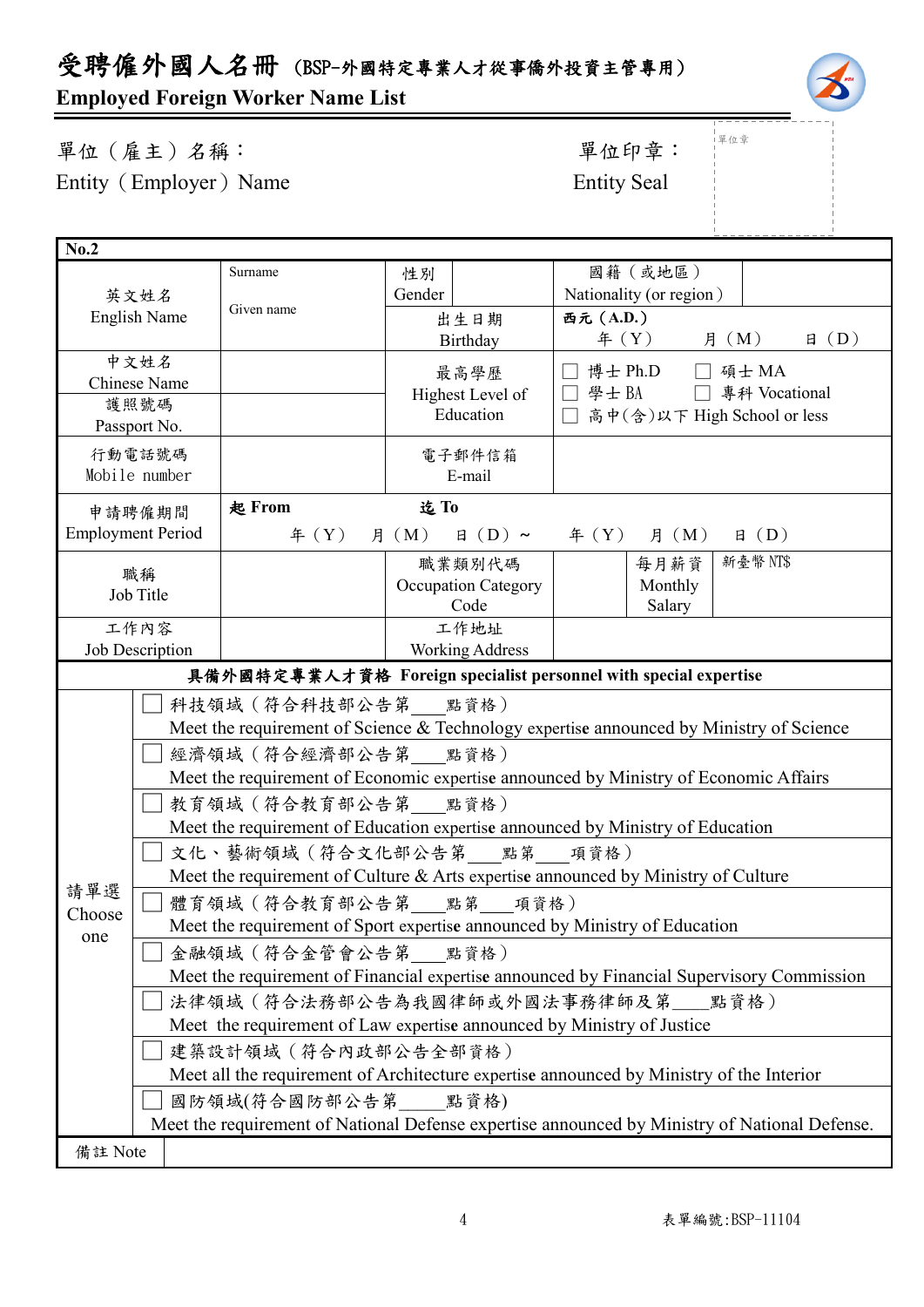### 填表及書面送件須知 (BSP-外國特定專業人才從事僑外投資主管專用)

### **Guidance Notes**

|                                       | 申請書 Application Form                                                                                                                                                                                                                                                                                                                                                                                                                          |  |  |  |
|---------------------------------------|-----------------------------------------------------------------------------------------------------------------------------------------------------------------------------------------------------------------------------------------------------------------------------------------------------------------------------------------------------------------------------------------------------------------------------------------------|--|--|--|
| 欄位 Field                              | 填寫方式及說明 Guidance                                                                                                                                                                                                                                                                                                                                                                                                                              |  |  |  |
| 單位(雇主)名稱                              | 請填寫單位中文全名。                                                                                                                                                                                                                                                                                                                                                                                                                                    |  |  |  |
| <b>Entity Name</b>                    | Please enter full entity name in Chinese.                                                                                                                                                                                                                                                                                                                                                                                                     |  |  |  |
| 申請項目                                  | 若係申請資料異動,請勾選「其他」,並填寫異動事由。                                                                                                                                                                                                                                                                                                                                                                                                                     |  |  |  |
| <b>Application Type</b>               | If you apply for changing information, please tick "other" and include the reason.                                                                                                                                                                                                                                                                                                                                                            |  |  |  |
| 繳費資訊                                  | 郵局收據編號 (8碼)<br>存款金額<br>0002660<br>104/06/11 12:01:22<br>Receipt No.(8 digits)<br>003110 1A6 359779<br>他人不扣手續費<br>繳費日期 Payment date<br>郵局局號 Branch code<br>電腦記錄                                                                                                                                                                                                                                                                                |  |  |  |
| Application fee                       | 郵局局號 Branch code<br>交易序號 transaction No.                                                                                                                                                                                                                                                                                                                                                                                                      |  |  |  |
|                                       | E-8103097<br>經辦局章戳<br>郵政劃撥儲金存款收據<br>北門郵局(901支)<br>繳費日期 Payment<br>局號<br>$000100 - 6$<br>帳號<br>19058848<br>收<br>款<br>104.07.01<br>勞動部勞動力發展署聘僱許可收費專戶<br>人<br>(請以雇主名義自行填寫)                                                                                                                                                                                                                                                                       |  |  |  |
| 負責人                                   | 請填寫單位負責人(代表人)之姓名。                                                                                                                                                                                                                                                                                                                                                                                                                             |  |  |  |
| Owner                                 | Please enter the name of the owner.                                                                                                                                                                                                                                                                                                                                                                                                           |  |  |  |
| 行業類別代碼                                | 請至「外國人在臺工作服務網」>「申請表件」>「行職業類別代碼」查詢。                                                                                                                                                                                                                                                                                                                                                                                                            |  |  |  |
| Industry                              | Look it up at the website of EZ Work Taiwan > Application Forms > Code of Standard Industrial                                                                                                                                                                                                                                                                                                                                                 |  |  |  |
| Category Code                         | & Occupational Classification.                                                                                                                                                                                                                                                                                                                                                                                                                |  |  |  |
|                                       | 受聘僱外國人名冊 Employed Foreign Worker Name List                                                                                                                                                                                                                                                                                                                                                                                                    |  |  |  |
| 欄位 Field                              | 填寫方式及說明 Guidance                                                                                                                                                                                                                                                                                                                                                                                                                              |  |  |  |
| 工作內容                                  | 請具體描述外國人所擔任職務之工作內容,                                                                                                                                                                                                                                                                                                                                                                                                                           |  |  |  |
| Job Description                       | Please describe specifically the tasks or duties of the position.                                                                                                                                                                                                                                                                                                                                                                             |  |  |  |
| 職業類別代碼<br>Occupation<br>Category Code | 請至「外國人在臺工作服務網」>「申請表件」>「行職業類別代碼」查詢。<br>Look it up at the website of EZ Work Taiwan > Application Forms > Code of Standard<br>Industrial & Occupational Classification.                                                                                                                                                                                                                                                                         |  |  |  |
| 每月薪資<br><b>Monthly Salary</b>         | 1. 應與聘僱契約書所載一致,並不得低於本部依「外國人從事就業服務法第四十六條第<br>一項第一款至第六款工作資格及審查標準   第8條規定公告之數額。<br>2. 如係1個月以下之短期工作,請填寫本次聘期薪資給付總額。<br>1. The payment amount should be consistent to the contract, which shall not be less than the<br>amount announced by the Ministry of Labor according to article 8 of Qualifications and<br>Criteria Standards for foreigners undertaking the jobs specified under Article 46.1.1 to 46.1.6<br>of the Employment Service Act. |  |  |  |
|                                       | 2. Employment less than one month, please enter the total payment amount.                                                                                                                                                                                                                                                                                                                                                                     |  |  |  |
| 工作地址<br><b>Working Address</b>        | 請填寫外國人在臺主要之工作地點。若工作地址與雇主單位設立地址不同,應檢附該地<br>址係雇主合法使用之相關證明文件(例如辦公室租賃契約、工廠登記等)。<br>Please enter the main working address in Taiwan. If the address is not the registered address of                                                                                                                                                                                                                                                               |  |  |  |
|                                       | the entity (employer), supporting documents proving legitimate use are required (such as lease                                                                                                                                                                                                                                                                                                                                                |  |  |  |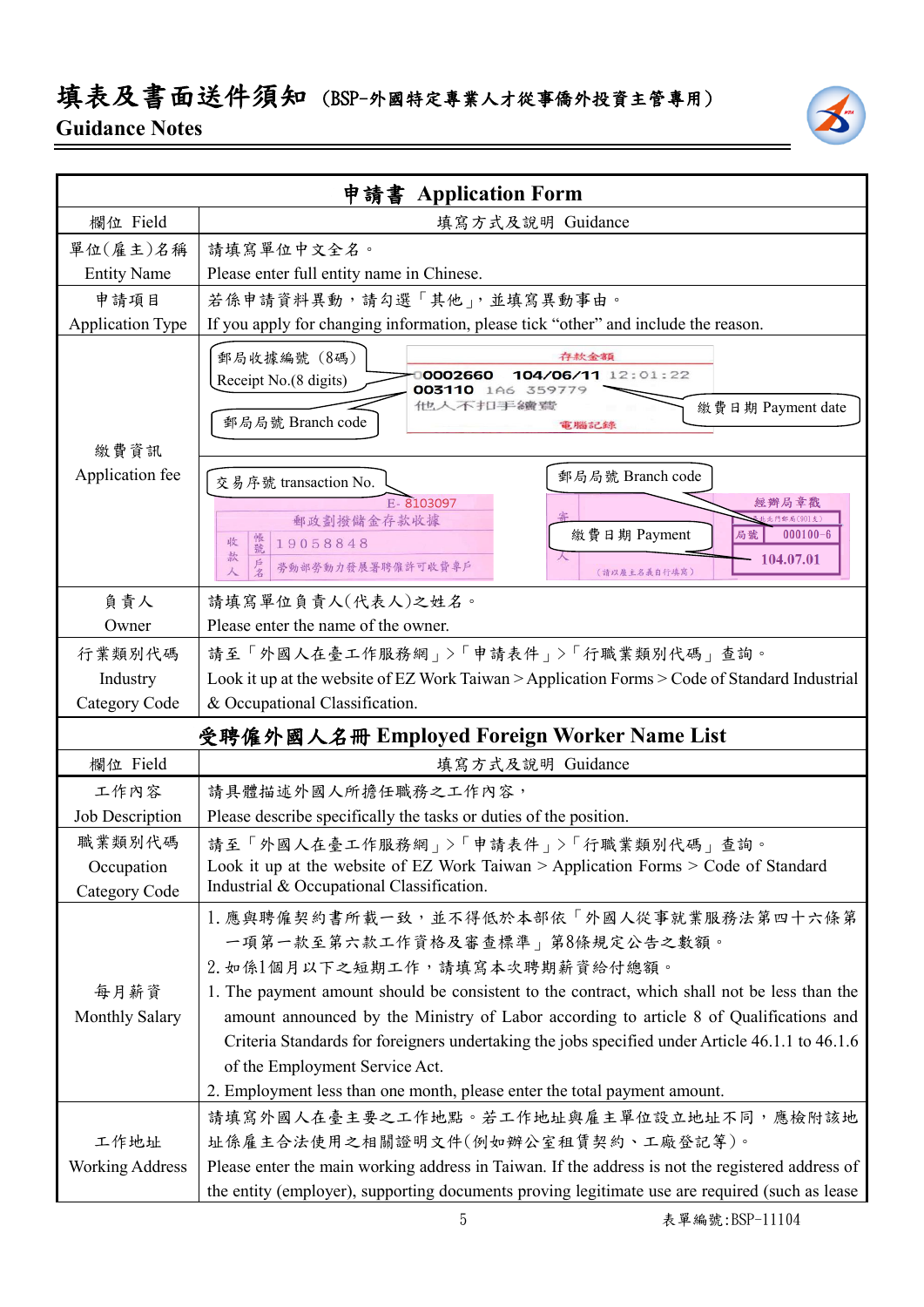|                                          | contract of the office, factory registration certificate).                                                                                                                                                                                                                                                                                                                                                                                                                                                                                                                                                                                                                                                                                                                                                                                            |  |  |  |  |  |
|------------------------------------------|-------------------------------------------------------------------------------------------------------------------------------------------------------------------------------------------------------------------------------------------------------------------------------------------------------------------------------------------------------------------------------------------------------------------------------------------------------------------------------------------------------------------------------------------------------------------------------------------------------------------------------------------------------------------------------------------------------------------------------------------------------------------------------------------------------------------------------------------------------|--|--|--|--|--|
| 具備外國特定專                                  | 請至「外國專業人才延攬及僱用法資訊專頁」查詢各部會公告資格。                                                                                                                                                                                                                                                                                                                                                                                                                                                                                                                                                                                                                                                                                                                                                                                                                        |  |  |  |  |  |
| 業人才資格                                    | To check the requirement announced by Ministrys, look it up at the website of "Act for the                                                                                                                                                                                                                                                                                                                                                                                                                                                                                                                                                                                                                                                                                                                                                            |  |  |  |  |  |
| Foreign specialist                       | Recruitment and Employment of Foreign Professionals"                                                                                                                                                                                                                                                                                                                                                                                                                                                                                                                                                                                                                                                                                                                                                                                                  |  |  |  |  |  |
| personnel with                           |                                                                                                                                                                                                                                                                                                                                                                                                                                                                                                                                                                                                                                                                                                                                                                                                                                                       |  |  |  |  |  |
| special expertise                        | 網址(website): https://foreigntalentact.ndc.gov.tw                                                                                                                                                                                                                                                                                                                                                                                                                                                                                                                                                                                                                                                                                                                                                                                                      |  |  |  |  |  |
|                                          | 其他注意事項 Others                                                                                                                                                                                                                                                                                                                                                                                                                                                                                                                                                                                                                                                                                                                                                                                                                                         |  |  |  |  |  |
| 申請方式<br>Methods of<br>application        | 1. 網路傳輸方式申請:使用「外國專業人員工作許可申辦網」線上申辦方式辦理。<br>2. 書面送件方式申請:<br>(1)由專人送至機關收件櫃台辦理。<br>(2)利用掛號郵寄申請,郵寄地址:100臺北市中正區中華路一段39號10樓,收件人註<br>明:勞動力發展署(申請聘僱外國專業人員)收。<br>(3)相關申請書表可至「外國人在臺工作服務網」>「申請表件」下載,或至機關收件<br>櫃台索取。<br>3. 可親自辦理或委託私立就業服務機構辦理。<br>1. Application via internet: Please use the on-line application function in Work Permit<br>Application Webpage for Foreign Professional, the address: https://ezwp.wda.gov.tw/.<br>2. Application via written correspondences:<br>i. Personally delivered Application to Reception Counter No. 6 for processing.<br>ii Mail application via registered mail.<br>Related application forms can be downloaded from EZ Work Taiwan > Application Forms<br>111.<br>or obtained from the agency Reception Counter.<br>3. Application can be completed personally or entrusted to a private employment service agency. |  |  |  |  |  |
| 申辦作業時間<br>Application<br>processing time | 1. 網路傳輸方式申請:若資料齊全,且雇主及外國人均符合所訂定的資格及條件,自本<br>部系統收件次日起7個工作日。<br>2. 書面送件方式申請:若資料齊全,且雇主及外國人均符合所訂定的資格及條件,自本<br>部收受案件次日起12個工作日。<br>1. Application submitted online<br>7 working days (counting from the next day when the application has been received),<br>given that all the documents are complete and both the employer and employee have<br>met the criteria.<br>2. Application submitted in person<br>12 working days (counting from the next day when the application has been received),<br>given that all the documents are complete and both the employer and employee have<br>met the criteria                                                                                                                                                                                                                                                  |  |  |  |  |  |
| 審查費繳交<br>Examination<br>fee payment      | (新聘及展延每案新臺幣500元;補發每案新臺幣100元)<br>1. 利用郵政劃撥。劃撥戶名: 勞動部勞動力發展署聘僱許可收費專戶, 劃撥帳號:<br>19058848<br>2. 至機關收件櫃台現場繳交。<br>(New hire and Extension NT \$500 per case; Re-issue NT \$100 per case)<br>1. Via postal remittance, Account name: Work Permit Account of Workforce Development Agency, Account<br>No.: 19058848).<br>2. Payment to the Reception Counter.                                                                                                                                                                                                                                                                                                                                                                                                                                                                                                  |  |  |  |  |  |
| 應備文件                                     | 1. 請至「外國人在臺工作服務網」>「外國專業人才延攬及僱用法」查詢。                                                                                                                                                                                                                                                                                                                                                                                                                                                                                                                                                                                                                                                                                                                                                                                                                   |  |  |  |  |  |
| Documents                                | 2. 書面送件所附相關資料係為影本者,應加註「與正本相符」之文字,並加蓋申請單位                                                                                                                                                                                                                                                                                                                                                                                                                                                                                                                                                                                                                                                                                                                                                                                                              |  |  |  |  |  |
| required                                 | 及負責人印章。                                                                                                                                                                                                                                                                                                                                                                                                                                                                                                                                                                                                                                                                                                                                                                                                                                               |  |  |  |  |  |